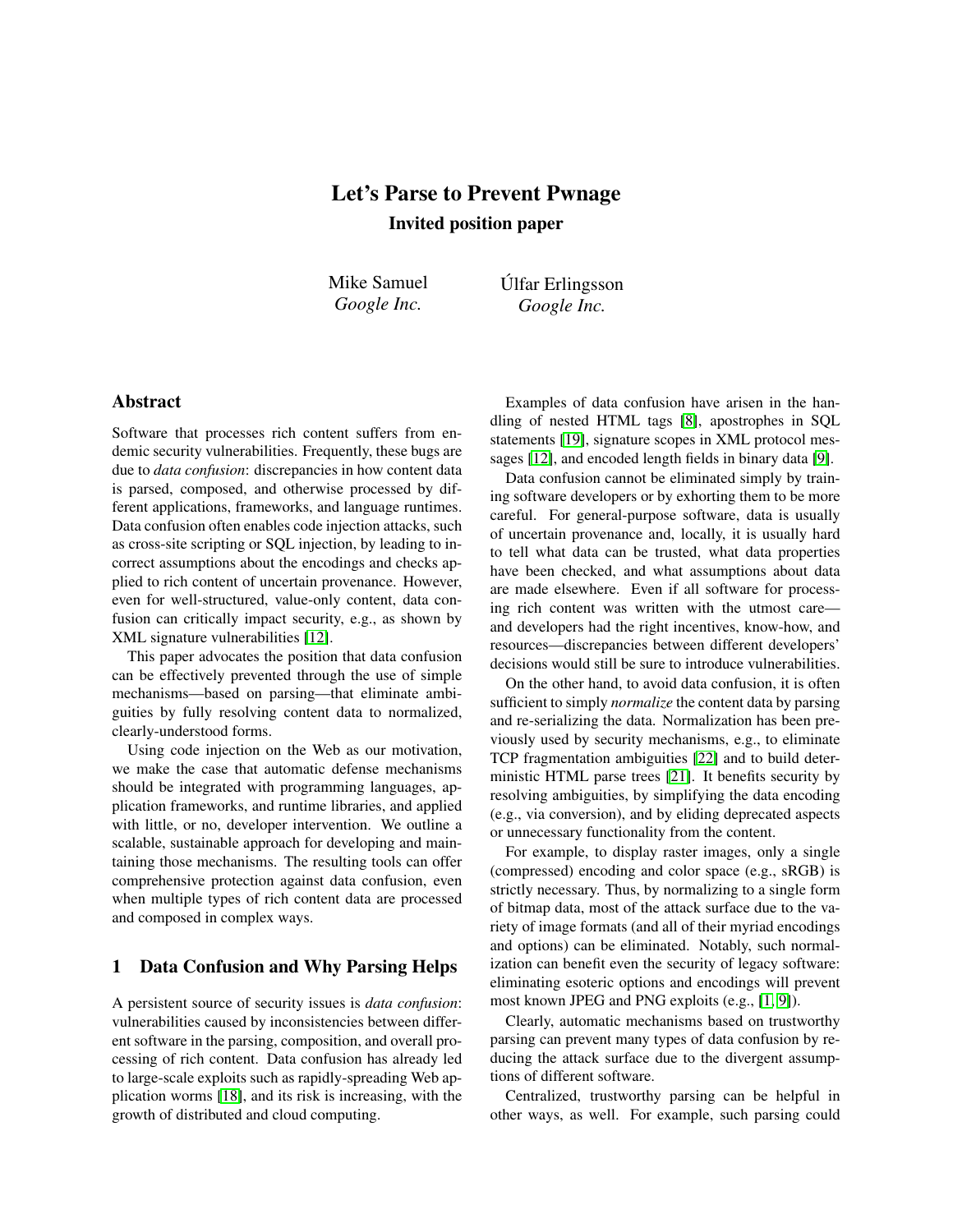support large-scale collection of statistics about content data that would help identify corner cases and rarelyused features—both a common source of vulnerabilities. Also, such processing could ensure that content data met the required constraints of certain, preferred software such as that deemed to be standard, or most secure—and thereby eliminate further sources of data confusion, such as those underlying recently-discovered attacks on antivirus scanners [\[11\]](#page-3-8).

Centralized normalization could even improve performance, and eliminate redundant work, by serializing content data to a new unambiguous, highly-efficient structured format (e.g., based on Google's Protocol Buffers [\[7\]](#page-3-9)), instead of back to the original data format. In the context of the Web, Michal Zalewski of Google has pointed out many ancillary benefits of similar new formats, such as reduced latency of loading Web pages.

#### 2 Towards Comprehensive Defenses

Unfortunately, to overcome endemic data confusion, simple centralized mechanisms are not sufficient. Rich content may be composed and processed on both clients and servers and typically embeds some form of executable code—and that code often encodes complex predicates and content introspection that prevents static reasoning about behavior. During such processing, data confusion can easily result in *code injection* vulnerabilities, where attacker-controlled characters are included as part of executed expressions, in unexpected contexts [\[14\]](#page-3-10). Therefore, it is not surprising that, for many years, the most commonly-reported security vulnerabilities have been SQL-injection and Cross-Site Scripting (XSS) in Web applications [\[2,](#page-3-11) [6\]](#page-3-12).

The remainder of this position paper uses the context of Web applications to outline a sustainable approach for developing comprehensive protections against data confusion—even when multiple types of rich content data are processed and composed in complex ways. Those defenses are based on the close integration of automated mechanisms for content data normalization, sanitization, and templating, as well as execution sandboxing, into client and server Web programming languages. For scalability, we describe how those mechanisms can be based on annotated parse-tree grammars developed independently of any language, platform, or application.

## 2.1 The Case of HTML and the Web

Web application developers are forced, by necessity, to restrict their attention to functionality that works reliably cross-platform (e.g., "JavaScript: The Good Parts" [\[4\]](#page-3-13)). On the other hand, attackers can make full

|                | Untrusted data   Untrusted code |              |
|----------------|---------------------------------|--------------|
| Untrusted ctx. | Lowering                        | Sanitization |
| Trusted ctx.   | Safe templating                 | Sandboxing   |

<span id="page-1-0"></span>Figure 1: Techniques for securely handling Web content data, across different processing contexts and input data.

use of all the Web's bad parts: its corner cases, esoteric platform-specific features, and poorly-thought-out functionality. Also, the recent fast-paced experimentation with new features, languages, and application frameworks for the Web and for cloud computing forces defenders to consider an impossible menagerie of technologies: ASP.NET, CoffeeScript, Ruby on Rails, Django, jQuery, JSF, Dart, and Go—to name but a handful.

Security-savvy Web developers must know how to (manually) employ a range of ad hoc tools for securely composing content strings from untrusted and trusted sources. In particular, consistent use of tools like SQL prepared statements or auto-escaped HTML templates in Web application frameworks can greatly reduce susceptibility to data confusion [\[5\]](#page-3-14). More principled, safe-byconstruction mechanisms (such as those in [\[19,](#page-3-3) [20\]](#page-3-15)) have seen little adoption, since they have required extensive modification of the Web application source code as well as substantial programmer retraining.

These existing tools fall on two axes, as depicted in Figure [1.](#page-1-0) The first axis is determined by the initial runtime processing of attacker-controlled inputs: *untrusted data* will be encoded into strings, whereas *untrusted code* will be passed to a language interpreter.

```
untrusted = x; // is "javascript:..." ?
location = untrusted + '?foo=bar';
```
For example, the above code fragment composes untrusted data with a trusted literal, '?foo=bar', to form a location URL. Here, the application developer may have failed to check that the untrusted data encodes a URL domain path, thereby enabling an attack.

By contrast, untrusted code may exercise more authority than the Web application developer intends.

Dear Sir,<script>IPwnYou()</script>

For example, a Web mail client would be wise to remove the "<script>" from the above HTML email body.

The second axis depends on whether the Web application itself is trustworthy. *Untrusted contexts* of processing allow attacker-controlled input to fully determine the rendering of content data. However, more often Web servers or client browsers may process attackercontrolled inputs in a *trusted context*—e.g., to insert untrusted data or code into holes in templates trusted by the Web application. For example, in PHP, a Web application might use a template "<br/>b>\$untrusted</b>" with trusted HTML tokens "**" and "** $**^**$ **".**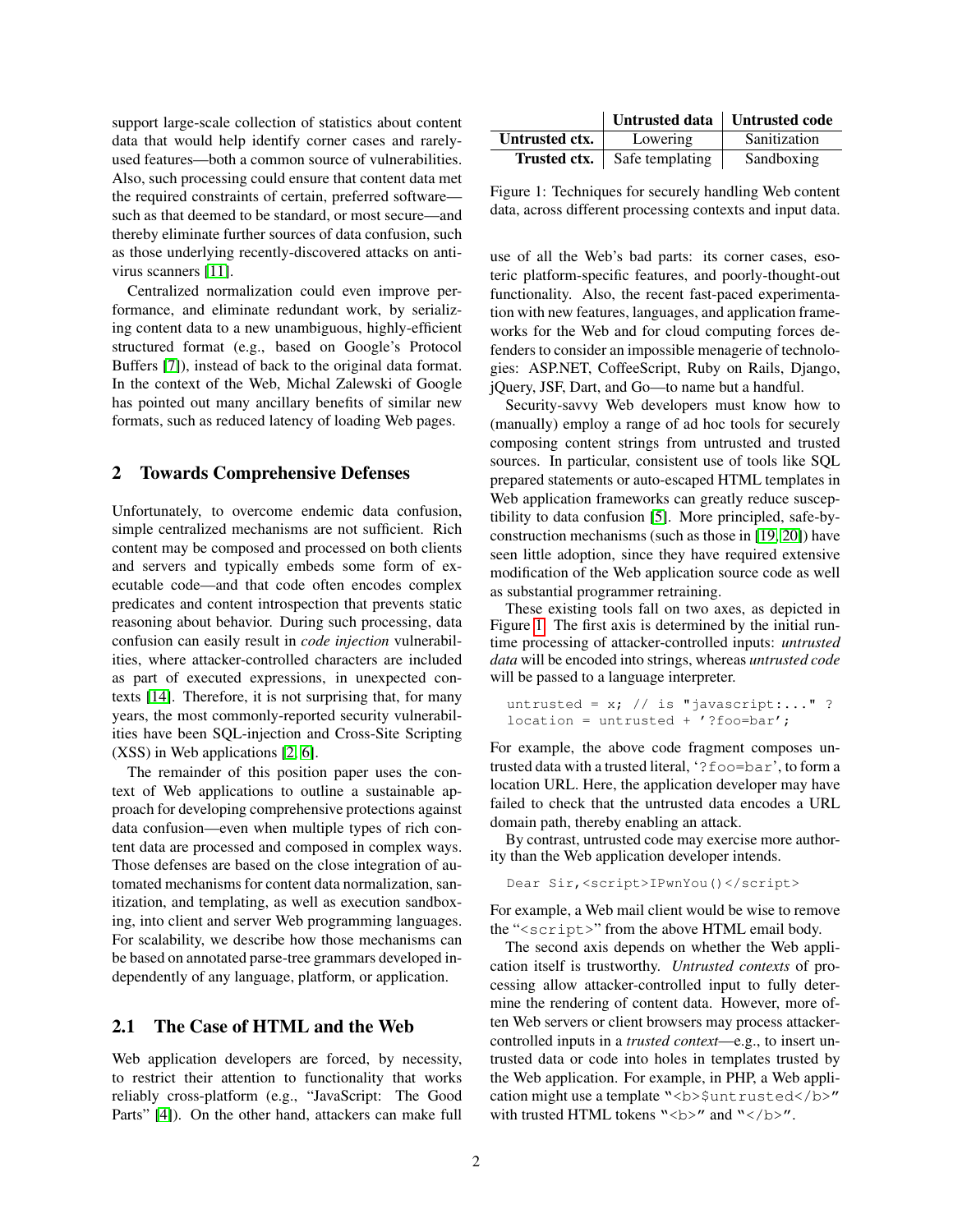### 3 Building Sustainable Defenses at Scale

Annotated, high-level parse-tree grammar specifications can be used to drive data confusion defenses like normalization, encoding, sanitization, and templating. Such annotated grammars can be developed and maintained by security-minded engineers and pen-testers familiar with the content format (such as HTML and CSS) independent of any platform—and, on each platform, compiled to make use of the correct specific primitives for the secure processing of content data.

Seperately, the underlying platform-specific content security primitives can be provided as part of runtime platforms and application frameworks (such as Python and ASP.NET). Thus, the cost of defenses can be linear— $O(c+p)$ , and not  $O(c \cdot p)$ , for *c* content data formats and *p* platforms—which, in particular, can allow code injection defenses to be sustainably scaled to all the Web's different languages, frameworks, and platforms.

Figure [1](#page-1-0) shows the techniques that might be applied by platform-specific content security primitives. When deployed as automatic mechanisms, driven by annotated grammars, these techniques based on parsing and normalization can comprehensively prevent data confusion—as long as they are fully integrated into Web application languages, frameworks, and libraries.

The first technique, *encoded lowering*, normalizes content to a plain-data format that elides possible control characters, and is free of rich features—e.g., "1<2" becomes "1&1t; 2" in HTML [\[10\]](#page-3-16). The second, *sanitization*, normalizes content by eliding all features not deemed to be in a safe subset. Sanitizers like HTML Purifier [\[23\]](#page-3-17) allow web-sites to inline untrusted HTML. The third, *auto-escaped templating*, composes untrusted content with trusted literals, as specified in a structured fashion in the Web application—e.g., as is done in Google's Closure Templates [\[16\]](#page-3-18). Importantly, this composition must guarantee that untrusted content cannot have side effects, and that the intended semantics of trusted literals are preserved. Finally, *sandboxing*, like PHP's Runkit Sandbox [\[13\]](#page-3-19), contains the effects of untrusted content by limiting the interface available during its processing.

### 3.1 Basing Tools on Annotated Grammars

Grammars are widely used for specifying data formats and language parsers, by defining both the set of language literals and the structure of a parse tree (based on the grammar productions). However, traditional grammars do not specify aspects necessary to fight data confusion. In the context of the Web, such aspects include:

• The relationship between data values and substrings in the language; e.g., the JSON grammar does not specify that  $\langle \cdot \rangle$  in "I $\langle \cdot \rangle$ " encodes an apostrophe.

- The grammar for encoded strings; e.g., that the attribute in  $\langle a \rangle$  href="?a=b& c=d"> is encoding the URL  $?a=b@c=d$ .
- A mapping from strings to "safer" strings; e.g., that removing JavaScript and external URLs makes HTML content safer.
- Resolution of references within content data; e.g., to uniquely map identifiers to DOM elements.

Grammars for languages and data formats can be annotated to provide extra information about language substrings and units of content data—much like how the C# and Java programming languages allow annotations [\[3\]](#page-3-20).

```
HTML := (text | link) *
text := ([\hat{c} \times \hat{c}]] | entity) *
entity := " \& ; " | " \< ; " | ...link := "<a" href? ">" text "</a>"
href := " \text{href} = \n \sqrt{\cdots} \text{text} \quad \sqrt{\cdots}URL := ext\_url \mid js\_url \mid ...ext_url := "https://" uri_char*
js_url := "javascript:" uri_char*
uri_char := [^{\wedge} \{\} \ ] | "\" hex hex
```
For example, consider the above BNF grammar for a small subset of HTML and URLs, which does not allow tools to infer that

- $\&$  lt; encodes a "<",
- the quoted attribute encodes a URL using entities,
- is url content data encodes JavaScript,
- the hex digits in  $\sqrt{8}$ " hex hex encode a byte,
- or, that code may follow the javascript prefix.

```
href := " href="
         @Embed{URL}('"' text '"')
entity := (@Char{"&"}("&")) | ...
```
On the other hand, a grammar where href and entity are annotated, as shown above, can allow tools to infer

- that a known-safe URL @Embeds as a href attribute value after converting  $\&$  to  $\&$  amp;, etc.,
- how to encode a plain-text value to a URL, and, how to sanitize a URL to a safe URL.

Annotated grammars can be converted to pushdown automata, as in Figure [2.](#page-3-21) Subsequently, each such automaton can be compiled into code that performs encoded lowering by converting untrusted content data into a series of automaton inputs—for example, (start list, start string, char 65, end string, end char)—and searching the automaton for states that satisfy that input series. Such searches can be efficient, if automata compilation pre-computes possible input paths and makes use of the control-flow constructs for the Web application platform. Similarly, efficient code for content sanitizers and the